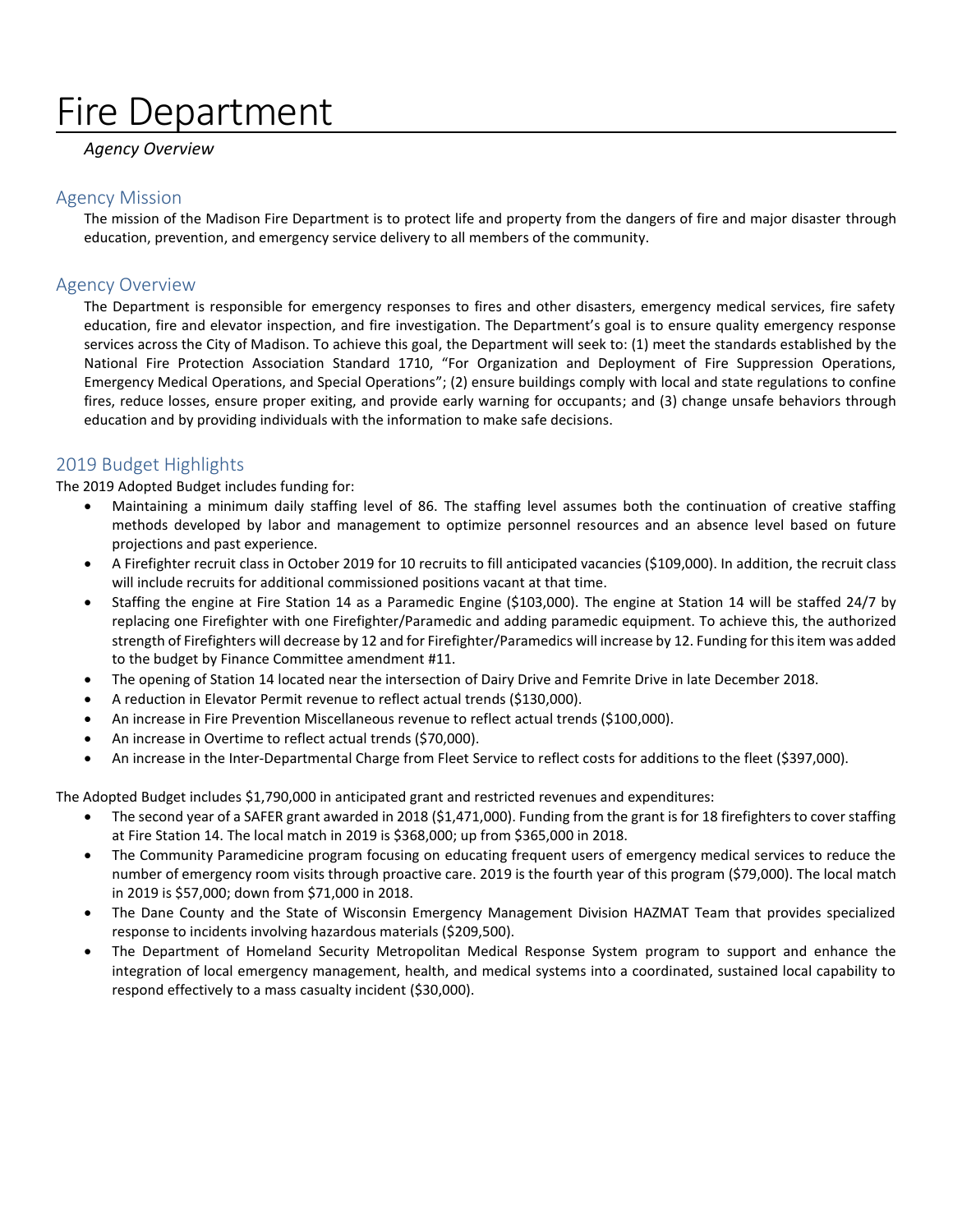# Budget by Service (All Funds)

|                         | 2017 Actual      | 2018 Adopted |                  | 2018 Projected |                  | 2019 Request |                  | 2019 Executive |                  | 2019 Adopted |               |
|-------------------------|------------------|--------------|------------------|----------------|------------------|--------------|------------------|----------------|------------------|--------------|---------------|
| Revenue                 |                  |              |                  |                |                  |              |                  |                |                  |              |               |
| Fire Operations         | (778,605)        |              | (1,764,791)      |                | (2,021,182)      |              | (2,218,480)      |                | (2, 252, 887)    |              | (2, 252, 887) |
| <b>Fire Prevention</b>  | (1, 114, 477)    |              | (1,611,063)      |                | (1, 255, 124)    |              | (1,406,843)      |                | (1,406,843)      |              | (1,406,843)   |
| <b>Total Revenue</b>    | $(1,893,082)$ \$ |              | $(3,375,854)$ \$ |                | $(3,276,306)$ \$ |              | $(3,625,323)$ \$ |                | $(3,659,730)$ \$ |              | (3,659,730)   |
| Expense                 |                  |              |                  |                |                  |              |                  |                |                  |              |               |
| Fire Operations         | 50,866,797       |              | 51,722,950       |                | 53,332,592       |              | 53,178,826       |                | 53,744,612       |              | 53,847,612    |
| <b>Fire Prevention</b>  | 2,599,325        |              | 2,820,768        |                | 2,424,164        |              | 2,616,546        |                | 2,665,175        |              | 2,665,175     |
| <b>Total Expense</b>    | 53,466,122 \$    |              | 54, 543, 718     | Ŝ              | 55,756,756       | Ś            | 55,795,372 \$    |                | 56,409,787       | \$           | 56,512,787    |
| <b>Net General Fund</b> | 51,573,040       |              | 51,167,864       |                | 52,480,449       |              | 52,170,049       |                | 52,750,057       | s            | 52,853,057    |

# Budget by Fund & Major<br>Fund: General

General

|                                   | 2017 Actual            |     | 2018 Adopted     |     | 2018 Projected   |    | 2019 Request     |     | 2019 Executive   |     | 2019 Adopted  |
|-----------------------------------|------------------------|-----|------------------|-----|------------------|----|------------------|-----|------------------|-----|---------------|
| Revenue                           |                        |     |                  |     |                  |    |                  |     |                  |     |               |
| <b>Intergovernmental Revenues</b> | (223, 972)             |     | (168, 340)       |     | (244, 347)       |    | (240, 416)       |     | (240, 416)       |     | (240, 416)    |
| <b>Charges for Services</b>       | (273, 128)             |     | (247, 100)       |     | (234, 838)       |    | (276, 100)       |     | (276, 100)       |     | (276, 100)    |
| Licenses & Permits                | (944, 630)             |     | (1,379,619)      |     | (1,075,392)      |    | (1, 248, 543)    |     | (1, 248, 543)    |     | (1, 248, 543) |
| Investments & Contributions       | (22, 790)              |     | (5,000)          |     | (7, 232)         |    | (5,000)          |     | (5,000)          |     | (5,000)       |
| Misc Revenue                      | (94,081)               |     | (100)            |     | (130,019)        |    | (100, 100)       |     | (100, 100)       |     | (100, 100)    |
| <b>Other Finance Source</b>       | (1,629)                |     |                  |     |                  |    |                  |     |                  |     |               |
| Transfer In                       | (10, 783)              |     |                  |     |                  |    |                  |     |                  |     |               |
| <b>Total Revenue</b>              | \$<br>$(1,571,013)$ \$ |     | $(1,800,159)$ \$ |     | $(1,691,828)$ \$ |    | $(1,870,159)$ \$ |     | $(1,870,159)$ \$ |     | (1,870,159)   |
| Expense                           |                        |     |                  |     |                  |    |                  |     |                  |     |               |
| <b>Salaries</b>                   | 33,954,808             |     | 34,124,587       |     | 34,017,137       |    | 34,597,038       |     | 35,604,301       |     | 35,707,301    |
| <b>Benefits</b>                   | 13,121,995             |     | 11,951,845       |     | 13,338,111       |    | 12,060,983       |     | 11,644,318       |     | 11,644,318    |
| <b>Supplies</b>                   | 1,023,122              |     | 1,231,404        |     | 1,215,572        |    | 1,230,864        |     | 1,230,864        |     | 1,230,864     |
| <b>Purchased Services</b>         | 1,069,429              |     | 1,448,526        |     | 1,399,797        |    | 1,463,733        |     | 1,463,733        |     | 1,463,733     |
| <b>Inter Departmental Charges</b> | 3,961,409              |     | 3,831,036        |     | 3,819,536        |    | 4,267,849        |     | 4,252,022        |     | 4,252,022     |
| <b>Inter Departmental Billing</b> |                        |     | (1,500)          |     |                  |    | (1,500)          |     |                  |     |               |
| <b>Transfer Out</b>               | 13,290                 |     | 382,125          |     | 382,125          |    | 421,241          |     | 424,978          |     | 424,978       |
| <b>Total Expense</b>              | \$<br>53,144,053       | \$. | 52,968,023       | \$. | 54,172,277       | \$ | 54,040,208       | \$. | 54,620,216       | \$  | 54,723,216    |
| <b>Net General Fund</b>           | \$<br>51,573,040       | S   | 51,167,864       | Ś.  | 52,480,449       | \$ | 52,170,049       | S   | 52,750,057       | \$. | 52,853,057    |

Fund: Other Grants

|                             | 2017 Actual    |      | 2018 Adopted     |  | 2018 Projected   |   | 2019 Request     |  | 2019 Executive   |   | 2019 Adopted  |  |
|-----------------------------|----------------|------|------------------|--|------------------|---|------------------|--|------------------|---|---------------|--|
| Revenue                     |                |      |                  |  |                  |   |                  |  |                  |   |               |  |
| Intergovernmental Revenues  | (204, 720)     |      | (1, 129, 591)    |  | (1, 131, 780)    |   | (1,260,794)      |  | (1, 285, 255)    |   | (1, 285, 255) |  |
| Investments & Contributions | (3,381)        |      |                  |  | (4,085)          |   |                  |  |                  |   |               |  |
| <b>Other Finance Source</b> | (100, 678)     |      | (13, 658)        |  | (55, 659)        |   | (78, 752)        |  | (79, 339)        |   | (79, 339)     |  |
| Transfer In                 | (13, 290)      |      | (432, 446)       |  | (392,954)        |   | (415, 618)       |  | (424, 978)       |   | (424, 978)    |  |
| <b>Total Revenue</b>        | $(322,069)$ \$ |      | $(1,575,695)$ \$ |  | $(1,584,478)$ \$ |   | $(1,755,164)$ \$ |  | $(1,789,571)$ \$ |   | (1,789,571)   |  |
| Expense                     |                |      |                  |  |                  |   |                  |  |                  |   |               |  |
| <b>Salaries</b>             | 186,547        |      | 1,491,982        |  | 1,458,404        |   | 1,352,129        |  | 1,386,805        |   | 1,386,805     |  |
| <b>Benefits</b>             | 50.272         |      | 15,206           |  | 50,225           |   | 306,848          |  | 306,579          |   | 306,579       |  |
| <b>Supplies</b>             | 22,382         |      | 29,567           |  | 19,552           |   | 27,567           |  | 27,567           |   | 27,567        |  |
| <b>Purchased Services</b>   | 62,868         |      | 38,940           |  | 56,297           |   | 68,620           |  | 68,620           |   | 68,620        |  |
| <b>Total Expense</b>        | 322,069        | - \$ | $1,575,695$ \$   |  | 1,584,478        | Ŝ | $1,755,164$ \$   |  | 1,789,571        | Ŝ | 1,789,571     |  |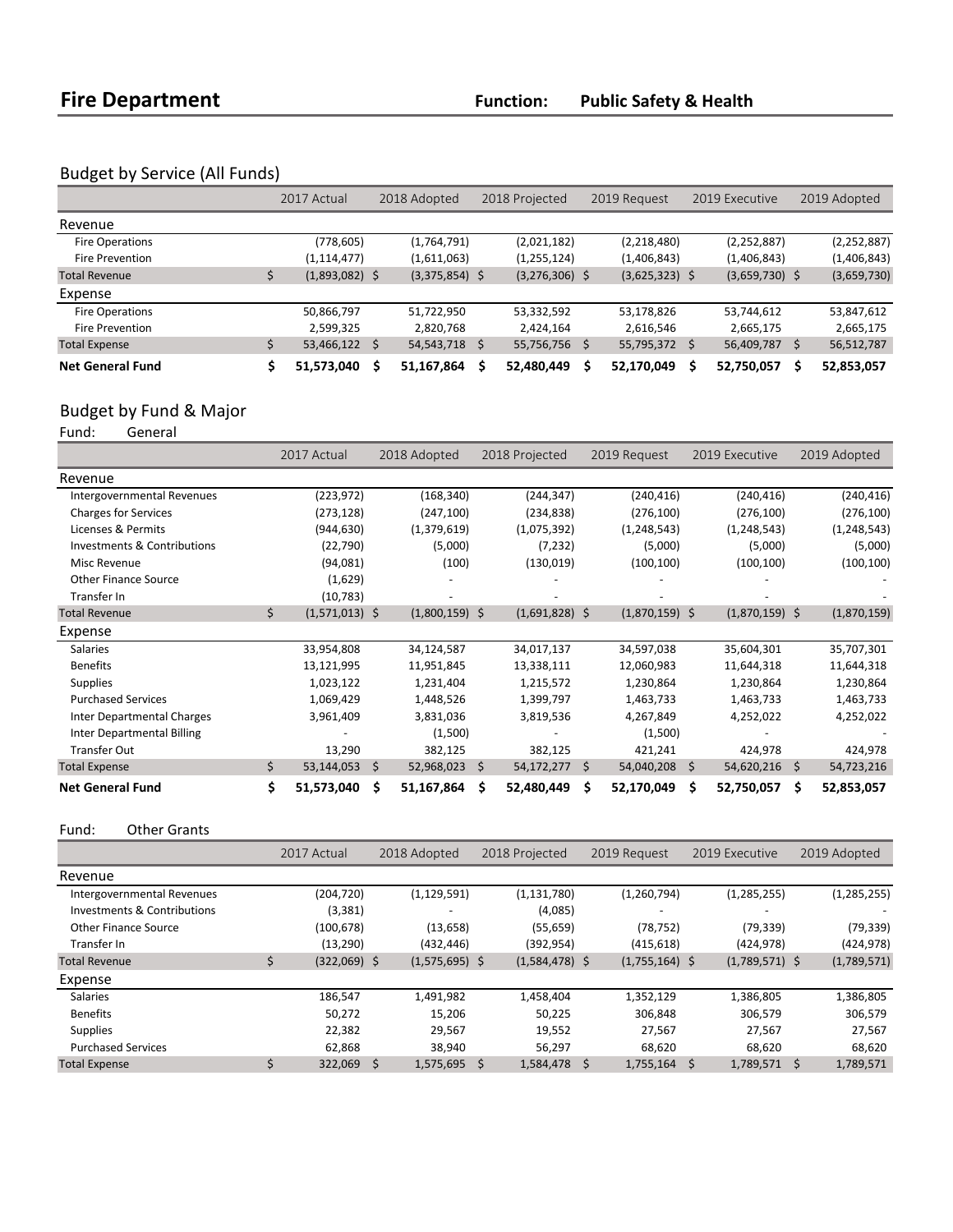# **Fire Department Function: Public Safety & Health**

*Service Overview*

### **Service:** Fire Operations

### Service Description

This service is responsible for emergency responses to: fires, emergency medical care, lake rescue, hazardous materials, and other disaster responses. Specific non-emergency functions include: semi-annual inspections, fire safety education, and participating in community events. The goal of this service to ensure quality emergency response services across the City of Madison.

### 2019 Planned Activities

- Collaborate with other public and private organizations in the community to prevent injury and save lives.
- Provide early, pre-hospital intervention of basic and advanced life support to save lives and reduce hospitalization times.

### Service Budget by Account Type

|                           | 2017 Actual | 2018 Adopted | 2018 Projected | 2019 Request | 2019 Executive | 2019 Adopted  |
|---------------------------|-------------|--------------|----------------|--------------|----------------|---------------|
| Revenue                   | (778,605)   | (1,764,791)  | (2,021,182)    | (2,218,480)  | (2, 252, 887)  | (2, 252, 887) |
| Expense                   | 50.866.797  | 51.722.950   | 53.332.592     | 53.178.826   | 53.744.612     | 53,847,612    |
| <b>Net Service Budget</b> | 50.088.192  | 49.958.159   | 51.311.409     | 50.960.346   | 51.491.725     | 51.594.725    |

### **Service:** Fire Prevention

Service Description

This service provides fire safety education, fire inspection, fire protection engineering, public information, elevator inspection, and fire/arson investigation services. The goal of this service is to proactively prevent fires through education and inspections.

#### 2019 Planned Activities

- Apply the principles of education, engineering, and enforcement to save lives, minimize injury and illness, prevent unwanted fires, and reduce losses to property and the environment.
- Strive to educate and inform over 18,000 residents annually on fire safety.

#### Service Budget by Account Type

|                           | 2017 Actual   | 2018 Adopted | 2018 Projected | 2019 Request | 2019 Executive | 2019 Adopted |
|---------------------------|---------------|--------------|----------------|--------------|----------------|--------------|
| Revenue                   | (1, 114, 477) | (1,611,063)  | (1,255,124)    | (1,406,843)  | (1,406,843)    | (1,406,843)  |
| Expense                   | 2.599.325     | 2,820,768    | 2.424.164      | 2.616.546    | 2,665,175      | 2,665,175    |
| <b>Net Service Budget</b> | 1.484.848     | 1.209.705    | 1.169.040      | 1.209.703    | 1.258.332      | 1.258.332    |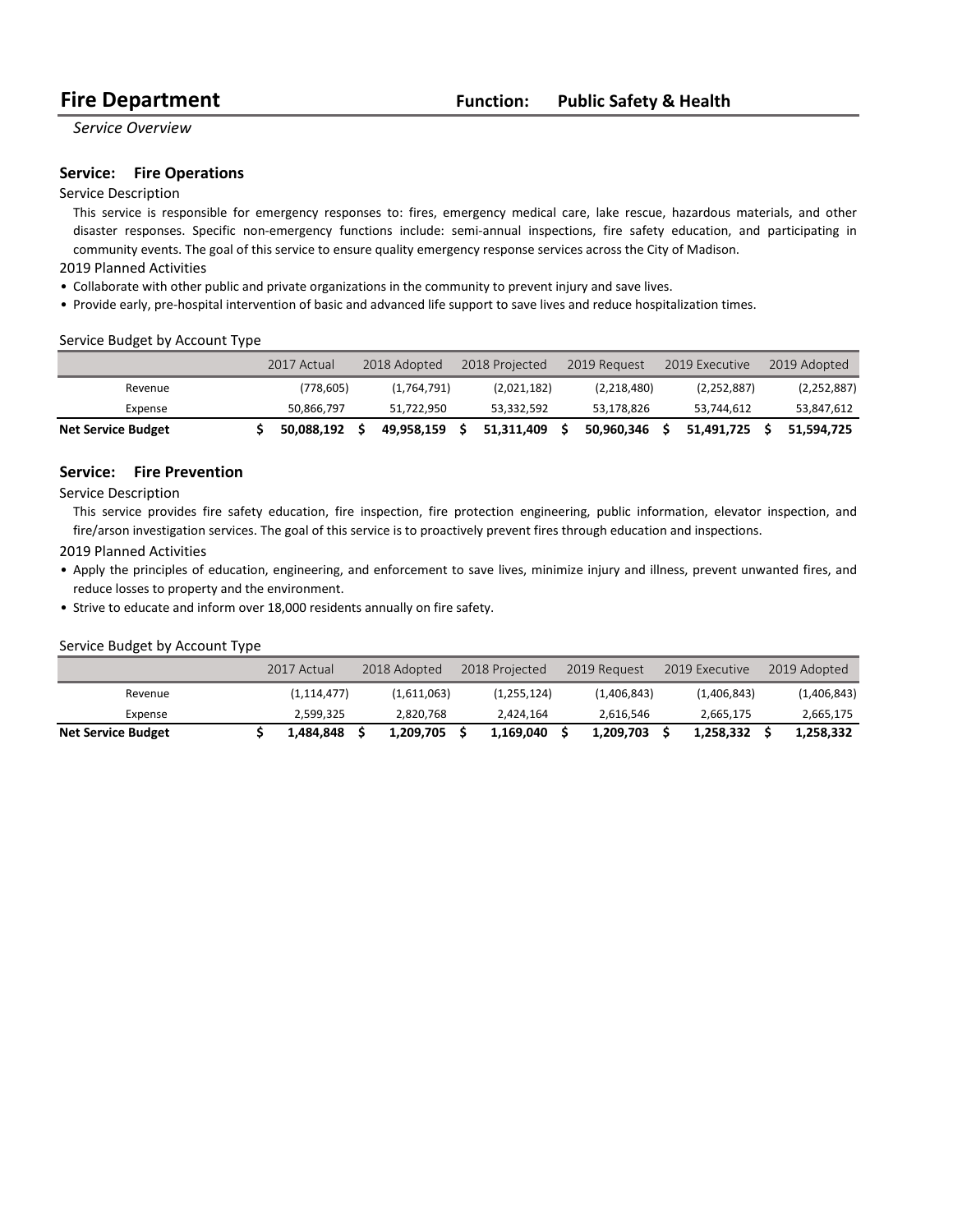**Line Item Detail** 

**Agency Primary Fund: General** 

### **Intergovernmental Revenues**

|                                        |             | 2017 Actual     |            | 2018 Adopted     |                         | 2018 Projected   |              | 2019 Request     |                                      | 2019 Executive   |    | 2019 Adopted  |
|----------------------------------------|-------------|-----------------|------------|------------------|-------------------------|------------------|--------------|------------------|--------------------------------------|------------------|----|---------------|
| <b>Federal Revenues Operating</b>      |             | (36, 615)       |            | (49, 140)        |                         | (49, 140)        |              | (50,616)         |                                      | (50, 616)        |    | (50, 616)     |
| <b>State Revenues Operating</b>        |             | (53,867)        |            | (57,700)         |                         | (57,700)         |              | (58, 300)        |                                      | (58, 300)        |    | (58, 300)     |
| Payment for Muni Service               |             | (13, 575)       |            | (14,000)         |                         | (14,000)         |              | (14,000)         |                                      | (14,000)         |    | (14,000)      |
| <b>Local Revenues Operating</b>        |             | (63,000)        |            | $\overline{a}$   |                         | (70,000)         |              | (70,000)         |                                      | (70,000)         |    | (70,000)      |
| Other Unit of Gov Rev Op               |             | (56, 914)       |            | (47,500)         |                         | (53, 507)        |              | (47,500)         | (47,500)                             |                  |    | (47,500)      |
| <b>TOTAL</b>                           | \$          | $(223, 972)$ \$ |            | $(168, 340)$ \$  |                         | $(244, 347)$ \$  |              | $(240, 416)$ \$  |                                      | $(240, 416)$ \$  |    | (240, 416)    |
| <b>Charges for Service</b>             |             |                 |            |                  |                         |                  |              |                  |                                      |                  |    |               |
|                                        |             | 2017 Actual     |            | 2018 Adopted     |                         | 2018 Projected   |              | 2019 Request     |                                      | 2019 Executive   |    | 2019 Adopted  |
| <b>Reproduction Services</b>           |             | (2, 118)        |            | (2, 100)         |                         | (1, 198)         |              | (2,100)          |                                      | (2, 100)         |    | (2,100)       |
| <b>Special Duty</b>                    |             | (128, 038)      |            | (98,000)         |                         | (98,000)         |              | (127,000)        |                                      | (127,000)        |    | (127,000)     |
| Inspect & Reinspect Fees               |             | (19, 275)       |            | (10,000)         |                         | (9,800)          |              | (10,000)         |                                      | (10,000)         |    | (10,000)      |
| Reimbursement Of Expense               |             | (123, 698)      |            | (137,000)        |                         | (125, 840)       |              | (137,000)        |                                      | (137,000)        |    | (137,000)     |
| <b>TOTAL</b>                           | \$          | $(273, 128)$ \$ |            | $(247, 100)$ \$  |                         | $(234, 838)$ \$  |              | $(276, 100)$ \$  |                                      | $(276, 100)$ \$  |    | (276, 100)    |
| <b>Licenses &amp; Permits</b>          |             |                 |            |                  |                         |                  |              |                  |                                      |                  |    |               |
|                                        |             | 2017 Actual     |            | 2018 Adopted     |                         | 2018 Projected   |              | 2019 Request     |                                      | 2019 Executive   |    | 2019 Adopted  |
|                                        |             |                 |            |                  |                         |                  |              |                  |                                      |                  |    |               |
| Elevator Permits & Inspects            |             | (534, 775)      |            | (863,904)        |                         | (594, 872)       |              | (732, 828)       |                                      | (732, 828)       |    | (732, 828)    |
| <b>Fire Permits</b>                    |             | (409, 855)      |            | (515, 715)       |                         | (480, 520)       |              | (515, 715)       |                                      | (515, 715)       |    | (515, 715)    |
| <b>TOTAL</b>                           | \$          | $(944, 630)$ \$ |            | $(1,379,619)$ \$ |                         | $(1,075,392)$ \$ |              | $(1,248,543)$ \$ |                                      | $(1,248,543)$ \$ |    | (1, 248, 543) |
| <b>Investments &amp; Contributions</b> |             |                 |            |                  |                         |                  |              |                  |                                      |                  |    |               |
|                                        |             | 2017 Actual     |            | 2018 Adopted     |                         | 2018 Projected   |              | 2019 Request     |                                      | 2019 Executive   |    | 2019 Adopted  |
| <b>Contributions &amp; Donations</b>   |             | (22, 790)       |            | (5,000)          |                         | (7, 232)         |              | (5,000)          |                                      | (5,000)          |    | (5,000)       |
| <b>TOTAL</b>                           | \$          | $(22,790)$ \$   |            | $(5,000)$ \$     |                         | $(7,232)$ \$     |              | $(5,000)$ \$     |                                      | $(5,000)$ \$     |    | (5,000)       |
| <b>Misc Revenue</b>                    |             |                 |            |                  |                         |                  |              |                  |                                      |                  |    |               |
|                                        | 2017 Actual |                 |            | 2018 Adopted     |                         | 2018 Projected   |              | 2019 Request     |                                      | 2019 Executive   |    | 2019 Adopted  |
| Miscellaneous Revenue                  |             | (94,081)        | (100)      |                  |                         | (130, 019)       |              | (100, 100)       |                                      | (100, 100)       |    | (100, 100)    |
| <b>TOTAL</b>                           | \$          | $(94,081)$ \$   | $(100)$ \$ |                  |                         | $(130, 019)$ \$  |              | $(100, 100)$ \$  |                                      | $(100, 100)$ \$  |    | (100,100)     |
| <b>Other Finance Sources</b>           |             |                 |            |                  |                         |                  |              |                  |                                      |                  |    |               |
|                                        |             |                 |            |                  |                         |                  |              |                  |                                      |                  |    |               |
|                                        |             | 2017 Actual     |            | 2018 Adopted     | 2018 Projected          |                  | 2019 Request |                  | 2019 Executive                       |                  |    | 2019 Adopted  |
| Sale Of Assets                         |             | (1,629)         |            |                  |                         |                  |              |                  |                                      |                  |    |               |
| <b>TOTAL</b>                           | \$          | $(1,629)$ \$    |            |                  | \$                      |                  | \$           |                  | Ś                                    |                  | Ś  |               |
| <b>Transfer In</b>                     |             |                 |            |                  |                         |                  |              |                  |                                      |                  |    |               |
|                                        |             | 2017 Actual     |            | 2018 Adopted     | 2018 Projected          |                  | 2019 Request |                  | 2019 Executive                       |                  |    | 2019 Adopted  |
| Transfer In From Insurance             |             | (10, 783)       |            |                  |                         |                  |              |                  |                                      |                  |    |               |
| <b>TOTAL</b>                           | \$          | $(10, 783)$ \$  |            |                  | $-\xi$                  | a.               | `\$          | $\blacksquare$   | $\overline{\boldsymbol{\mathsf{s}}}$ | - \$             |    |               |
| <b>Salaries</b>                        |             |                 |            |                  |                         |                  |              |                  |                                      |                  |    |               |
|                                        |             | 2017 Actual     |            | 2018 Adopted     |                         | 2018 Projected   |              | 2019 Request     |                                      | 2019 Executive   |    | 2019 Adopted  |
| <b>Permanent Wages</b>                 |             | 29,670,754      |            | 30,879,532       |                         | 30,863,491       |              | 31,055,979       |                                      | 32,063,242       |    | 32,063,242    |
|                                        |             |                 |            |                  |                         |                  |              |                  |                                      |                  |    |               |
| <b>Salary Savings</b>                  |             |                 |            | (581,000)        |                         |                  |              | (581,000)        |                                      | (581,000)        |    | (581,000)     |
| <b>Pending Personnel</b>               |             |                 |            | 85,310           |                         |                  |              | 311,104          |                                      | 311,104          |    | 414,104       |
| Premium Pay                            |             | 1,091,067       |            | 1,522,857        |                         | 1,097,120        |              | 1,522,857        |                                      | 1,522,857        |    | 1,522,857     |
| <b>Workers Compensation Wages</b>      |             | 153,982         |            |                  |                         | 176,394          |              |                  |                                      |                  |    |               |
| <b>Compensated Absence</b>             |             | 1,061,549       |            | 1,252,810        |                         | 921,622          |              | 1,252,810        |                                      | 1,252,810        |    | 1,252,810     |
| <b>Hourly Wages</b>                    |             | 9,899           |            | 10,000           |                         | 1,961            |              | 10,000           |                                      | 10,000           |    | 10,000        |
| <b>Overtime Wages Permanent</b>        |             | 1,967,360       |            | 955,078          |                         | 956,347          |              | 1,025,288        |                                      | 1,025,288        |    | 1,025,288     |
| <b>Election Officials Wages</b>        |             | 197             |            |                  |                         | 202              |              |                  |                                      |                  |    |               |
| <b>TOTAL</b>                           | \$          | 33,954,808      | \$         | 34,124,587       | $\overline{\mathsf{s}}$ | 34,017,137 \$    |              | 34,597,038       | \$                                   | 35,604,301       | \$ | 35,707,301    |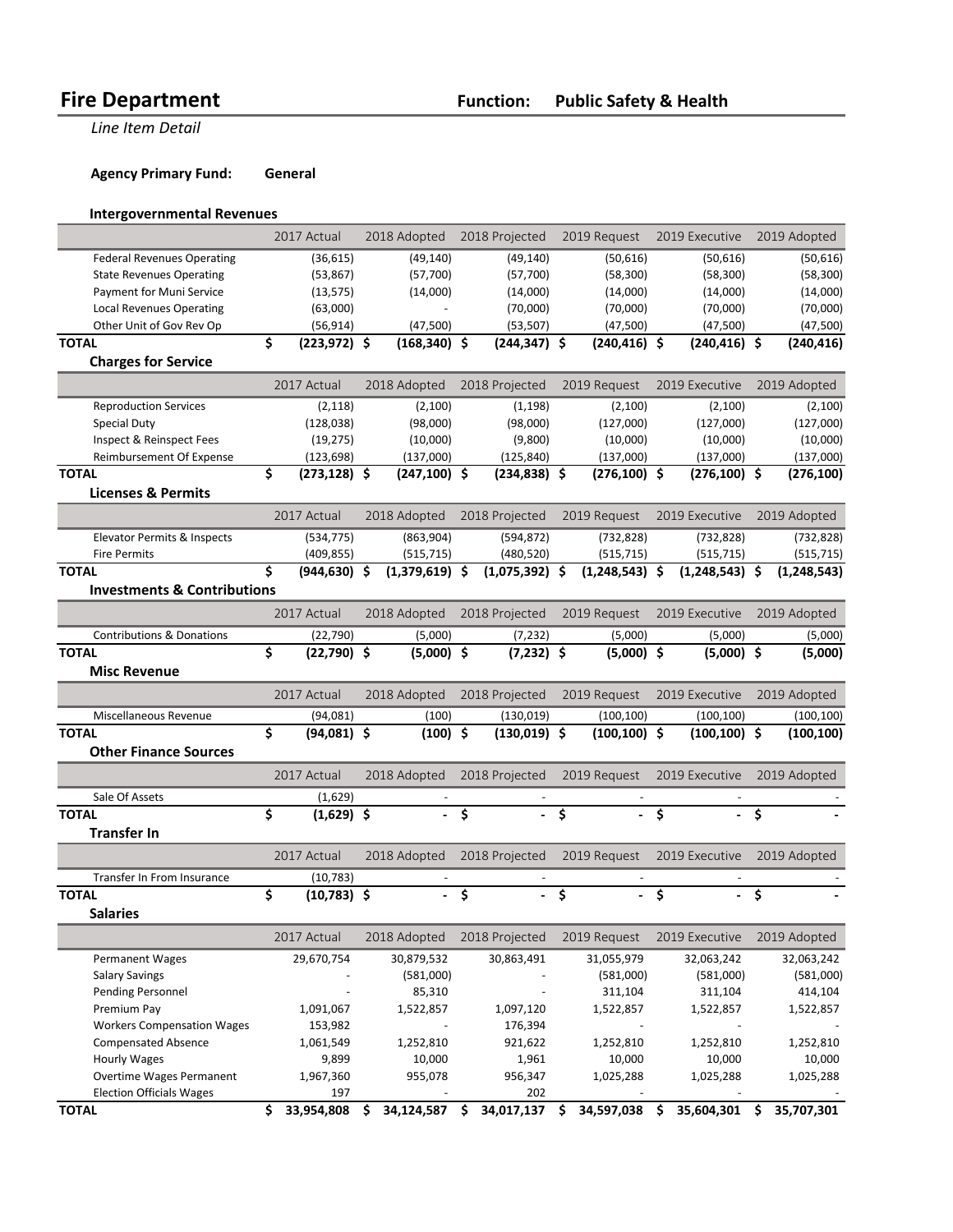**Line Item Detail** 

**Agency Primary Fund: General** 

### **Benefits**

|                                 | 2017 Actual      | 2018 Adopted    | 2018 Projected | 2019 Request | 2019 Executive  | 2019 Adopted |
|---------------------------------|------------------|-----------------|----------------|--------------|-----------------|--------------|
| Comp Absence Escrow             | 613,027          |                 | 549.224        |              |                 |              |
| <b>Health Insurance Benefit</b> | 5,593,421        | 5,672,005       | 5,848,602      | 5,573,700    | 5,096,609       | 5,096,609    |
| Wage Insurance Benefit          | 140,354          | 132,532         | 143,444        | 137,374      | 137,374         | 137,374      |
| Health Insurance Retiree        | 396.467          | 350,975         | 408.506        | 357,540      | 365.184         | 365,184      |
| Health Ins Police Fire Retiree  | 109,833          |                 | 110,551        | 110,000      | 110,000         | 110,000      |
| Accident Death Insurance        | 409,683          | 365,331         | 433,250        | 365,331      | 365,331         | 365,331      |
| <b>WRS</b>                      | 5,134,041        | 4,724,513       | 5,132,656      | 4,793,782    | 4,840,016       | 4,840,016    |
| <b>WRS-Prior Service</b>        | 35,221           | 53,022          | 25,419         | 53,022       | 53,022          | 53,022       |
| <b>FICA Medicare Benefits</b>   | 591,638          | 556,653         | 589,725        | 573,420      | 579,422         | 579,422      |
| Tuition                         | 81,413           | 80,000          | 80,000         | 80,000       | 80,000          | 80,000       |
| Post Employment Health Plans    | 16,897           | 16,814          | 16,735         | 16,814       | 17,360          | 17,360       |
| TOTAL                           | 13,121,995<br>S. | 11,951,845<br>S | 13,338,111     | 12,060,983   | 11,644,318<br>s | 11,644,318   |
| <b>Supplies</b>                 |                  |                 |                |              |                 |              |

|                                  | 2017 Actual     | 2018 Adopted | 2018 Projected | 2019 Request    | 2019 Executive | 2019 Adopted |
|----------------------------------|-----------------|--------------|----------------|-----------------|----------------|--------------|
| Office Supplies                  | 4,046           | 13,850       | 11,100         | 13,850          | 13,850         | 13,850       |
| <b>Copy Printing Supplies</b>    | 8,040           | 12,000       | 8,103          | 12,000          | 12,000         | 12,000       |
| Furniture                        | 11,953          | 22,000       | 21,000         | 22,000          | 22,000         | 22,000       |
| Hardware Supplies                | 9,144           | 13,000       | 12,560         | 13,000          | 13,000         | 13,000       |
| Software Lic & Supplies          | 4,980           | 9,700        | 8,180          | 9,700           | 9,700          | 9,700        |
| Postage                          | 11,529          | 11,500       | 11,718         | 11,500          | 11,500         | 11,500       |
| <b>Books &amp; Subscriptions</b> | 15,388          | 16,200       | 15,226         | 16,200          | 16,200         | 16,200       |
| <b>Work Supplies</b>             | 102,915         | 148,604      | 148,240        | 148,064         | 148,064        | 148,064      |
| <b>Medical Supplies</b>          | 348,934         | 350,500      | 352,135        | 350,500         | 350,500        | 350,500      |
| Safety Supplies                  | 200,508         | 254,545      | 254,311        | 254,545         | 254,545        | 254,545      |
| <b>Uniform Clothing Supplies</b> | 223,615         | 240,441      | 245,121        | 240,441         | 240,441        | 240,441      |
| Food And Beverage                | 13,108          | 19,320       | 18,134         | 19,320          | 19,320         | 19,320       |
| <b>Building Supplies</b>         | 218             |              |                |                 |                |              |
| Machinery And Equipment          |                 | 10,000       |                | 10,000          | 10,000         | 10,000       |
| <b>Equipment Supplies</b>        | 68,743          | 109,744      | 109,744        | 109,744         | 109,744        | 109,744      |
| <b>TOTAL</b>                     | \$<br>1,023,122 | 1,231,404    | 1,215,572      | Ś.<br>1,230,864 | 1,230,864      | 1,230,864    |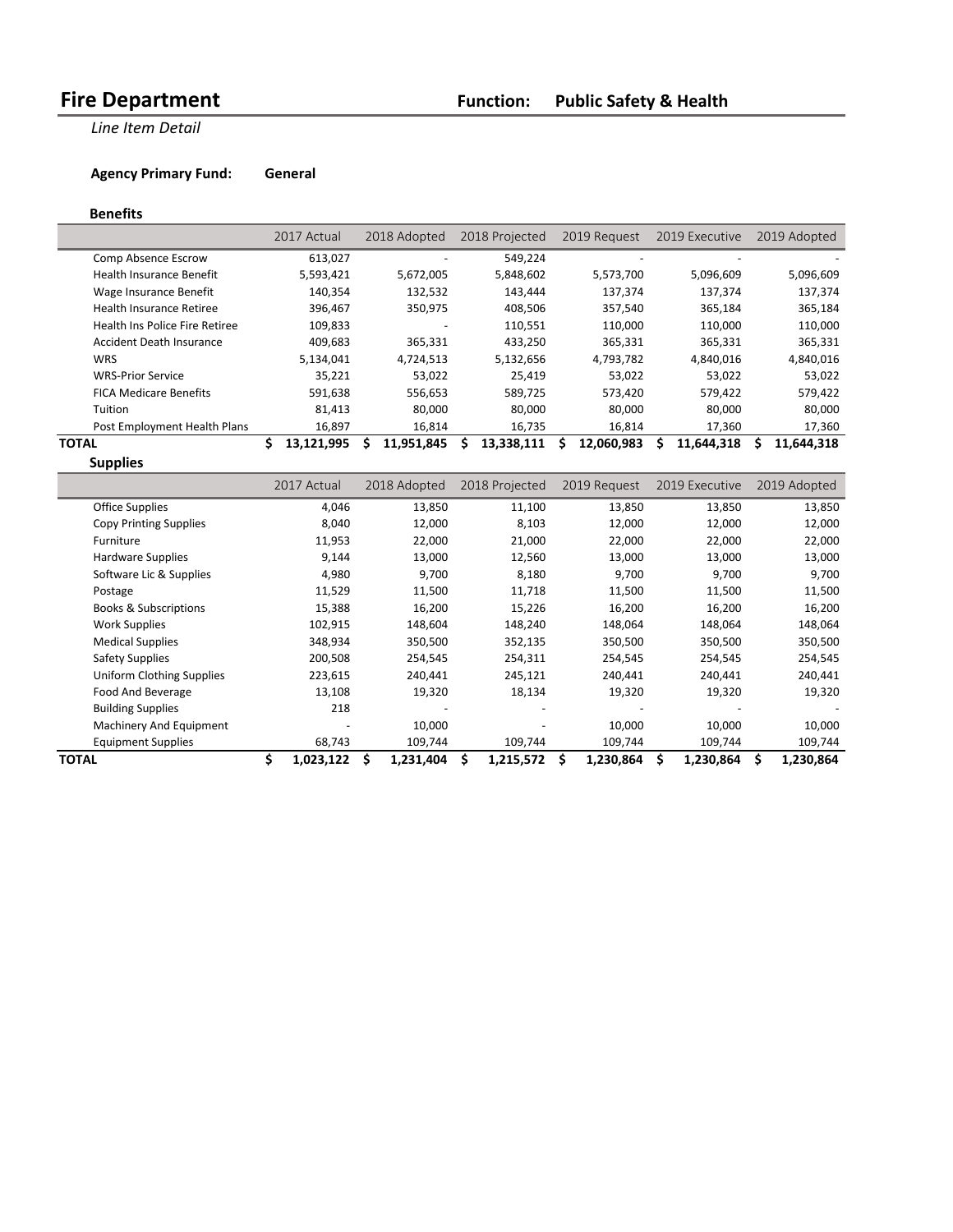**Line Item Detail** 

**Agency Primary Fund: General** 

### **Purchased Services**

|                                     | 2017 Actual                    | 2018 Adopted       | 2018 Projected           | 2019 Request             | 2019 Executive           | 2019 Adopted     |
|-------------------------------------|--------------------------------|--------------------|--------------------------|--------------------------|--------------------------|------------------|
| <b>Natural Gas</b>                  | 4,745                          | 98,700             | 91,408                   | 98,700                   | 98,700                   | 98,700           |
| Electricity                         | 112,564                        | 180,000            | 166,059                  | 180,000                  | 180,000                  | 180,000          |
| Water                               | 50,415                         | 46,896             | 51,766                   | 61,903                   | 61,903                   | 61,903           |
| Telephone                           | 22,513                         | 25,000             | 8,315                    | 25,000                   | 25,000                   | 25,000           |
| Cellular Telephone                  | 32,574                         | 63,047             | 57,320                   | 63,047                   | 63,047                   | 63,047           |
| <b>Building Improv Repair Maint</b> | 120,458                        | 145,632            | 134,350                  | 136,632                  | 136,632                  | 136,632          |
| <b>Facility Rental</b>              | 74,546                         | 79,200             | 84,538                   | 88,200                   | 88,200                   | 88,200           |
| Comm Device Mntc                    | 57,968                         | 65,000             | 59,214                   | 65,000                   | 65,000                   | 65,000           |
| <b>Equipment Mntc</b>               | 55,958                         | 48,000             | 56,640                   | 48,000                   | 48,000                   | 48,000           |
| System & Software Mntc              | 66,982                         | 60,000             | 78,244                   | 63,000                   | 63,000                   | 63,000           |
| <b>Rental Of Equipment</b>          | 11,330                         | 30,000             | 27,722                   | 30,000                   | 30,000                   | 30,000           |
| Recruitment                         | 600                            |                    |                          |                          |                          |                  |
| Mileage                             | 29,934                         | 55,000             | 29,705                   | 52,000                   | 52,000                   | 52,000           |
| Conferences & Training              | 20,296                         | 42,151             | 27,291                   | 42,151                   | 42,151                   | 42,151           |
| In Service Training                 | 89,229                         | 104,618            | 100,018                  | 104,618                  | 104,618                  | 104,618          |
| Memberships                         | 6,380                          | 6,160              | 6,054                    | 6,160                    | 6,160                    | 6,160            |
| Uniform Laundry                     | 56,917                         | 72,000             | 58,653                   | 72,000                   | 72,000                   | 72,000           |
| <b>Medical Services</b>             | 59,113                         | 103,000            | 102,024                  | 103,000                  | 103,000                  | 103,000          |
| <b>Armored Car Services</b>         | 1,013                          |                    | 2,196                    | 1,500                    | 1,500                    | 1,500            |
| <b>Storage Services</b>             | 1,716                          | 1,500              | 1,692                    | 1,500                    | 1,500                    | 1,500            |
| <b>Consulting Services</b>          | 146,044                        | 174,300            | 212,348                  | 174,300                  | 174,300                  | 174,300          |
| <b>Advertising Services</b>         | 745                            | 3,602              | 1,500                    | 3,602                    | 3,602                    | 3,602            |
| <b>Parking Towing Services</b>      | 2,750                          | 5,000              | 4,725                    | 5,000                    | 5,000                    | 5,000            |
| Other Services & Expenses           | 44,225                         | 39,220             | 37,518                   | 37,920                   | 37,920                   | 37,920           |
| Permits & Licenses                  | 415                            | 500                | 500                      | 500                      | 500                      | 500              |
| <b>TOTAL</b>                        | Ś<br>1,069,429                 | 1,448,526<br>\$    | \$<br>1,399,797          | \$<br>1,463,733          | \$.<br>1,463,733         | 1,463,733<br>.\$ |
| <b>Inter-Departmental Charges</b>   |                                |                    |                          |                          |                          |                  |
|                                     | 2017 Actual                    | 2018 Adopted       | 2018 Projected           | 2019 Request             | 2019 Executive           | 2019 Adopted     |
| ID Charge From Human Resource       |                                | 11,500             |                          | 11,500                   |                          |                  |
| ID Charge From Engineering          | 278,163                        | 278,213            | 278,213                  | 290,883                  | 290,883                  | 290,883          |
| ID Charge From Fleet Services       | 2,702,266                      | 2,472,168          | 2,472,168                | 2,869,131                | 2,869,131                | 2,869,131        |
| ID Charge From Traffic Eng          | 107,012                        | 108,231            | 108,231                  | 108,231                  | 103,904                  | 103,904          |
| ID Charge From Insurance            | 112,480                        | 101,277            | 101,277                  | 124,529                  | 124,529                  | 124,529          |
| ID Charge From Workers Comp         | 761,487                        | 859,647            | 859,647                  | 863,575                  | 863,575                  | 863,575          |
| <b>TOTAL</b>                        | \$<br>3,961,409                | \$<br>3,831,036    | \$<br>3,819,536          | 4,267,849<br>\$          | \$<br>4,252,022          | \$<br>4,252,022  |
| <b>Inter-Departmental Billings</b>  |                                |                    |                          |                          |                          |                  |
|                                     | 2017 Actual                    | 2018 Adopted       | 2018 Projected           | 2019 Request             | 2019 Executive           | 2019 Adopted     |
| ID Billing To Water                 |                                | (1,500)            |                          | (1,500)                  |                          |                  |
| <b>TOTAL</b>                        | \$<br>$\overline{\phantom{a}}$ | \$<br>$(1,500)$ \$ | $\blacksquare$           | \$<br>$(1,500)$ \$       | $\blacksquare$           | \$               |
| <b>Transfer Out</b>                 |                                |                    |                          |                          |                          |                  |
|                                     | 2017 Actual                    | 2018 Adopted       | 2018 Projected           | 2019 Request             | 2019 Executive           | 2019 Adopted     |
| <b>Transfer Out To Grants</b>       |                                | 382,125            |                          |                          |                          | 424,978          |
| <b>TOTAL</b>                        | 13,290<br>\$<br>13,290         | \$<br>382,125      | 382,125<br>\$<br>382,125 | 421,241<br>\$<br>421,241 | 424,978<br>\$<br>424,978 | \$<br>424,978    |